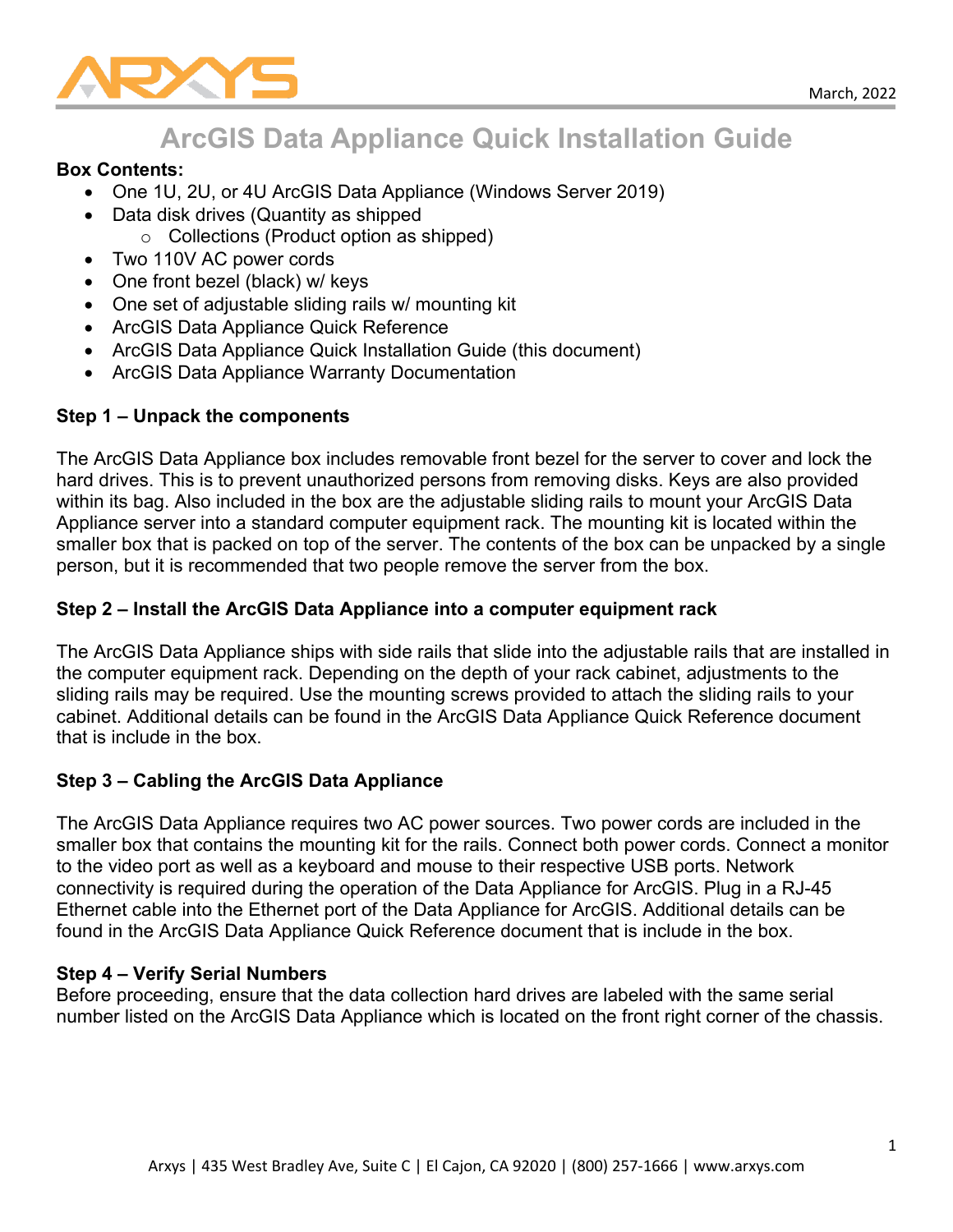

## **Step 5 – Install Data Collection Hard Disk Drives**\*

## \***The 1U version of the ArcGIS Data Appliance ships with the data collection hard drives installed. Skip to step 6.**

Before powering on the Data Appliance for ArcGIS, the data collection hard drives need to be installed into the chassis using the following procedures:

- 1. Each data collection hard drive is labeled according to the collection which it belongs to, as well as the number of drives contained in each data collection.
- 2. The installation process will vary according to which data collections were purchased. The data collections should be installed in numerical and alphabetical succession (i.e., Collection 1, Collection 2, Collection 3, Collection 4, Collection 5, Collection WL, Collection NAL, etc.).
- 3. Each data collection is composed of a varying number of hard drives. The hard drives for each collection should be installed sequentially (ex., Disk 1 of 2, Disk 2 of 2) until all drives in the collection have been installed.
- 4. The drives should be installed into the front chassis hard drive slot columns before moving to the rear chassis hard drive slot columns. When facing the chassis, begin to fill the leftmost columns and then proceed to fill the next available hard drive slot column. Insert**\*\*** the drives into each hard drive slot column beginning from the bottom slot to the top slot in accordance with procedures 2 and 3.
- 5. Install all of the data collections purchased by repeating procedures 2 4, making sure that all drives from the data collections are installed in the Data Appliance for ArcGIS.
- 6. If you find that a drive is missing, immediately stop the installation procedure and contact Arxys technical support.

**\*\***Each hard drive/tray should be inserted into the chassis. Make sure to press the drive carrier handle closed until it clicks in place.

## **Step 6 – Power on the server**

To turn on Data Appliance for ArcGIS, press the power button located on the front of the Data Appliance for ArcGIS. The Windows® Server 2019 operating system performs a number of system checks to verify the integrity of the file system. During this time, the hard drive activity LEDs on ArcGIS Data Appliance will blink. Allow the ArcGIS Data Appliance to boot into the Windows® Server 2019 operating system.

## **Step 7 – System Licensing and Activation**

Once the ArcGIS Data Appliance completely boots, follow the onscreen instructions to complete the license and activation of Windows® Server 2019.